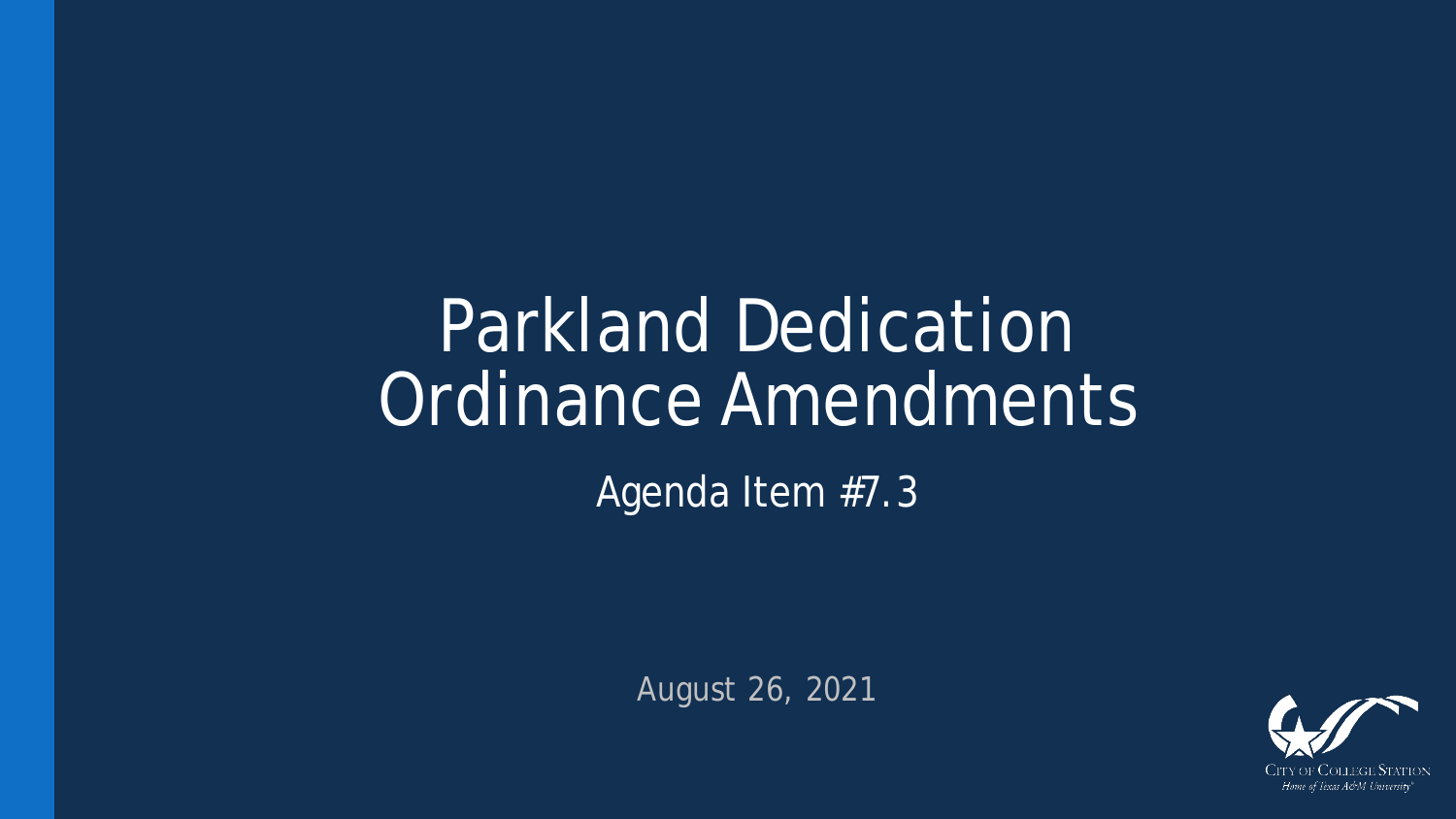#### Zones

- Reduce the number of parkland dedication zones
- Eliminate the distinctions of parkland dedication zones

#### Fees

Items of

Discussion

- •Standard review of fees
- Update the cost information relating to the average per acre cost
- Ensure park development fee recognizes passive parks

#### Credits

- •Developer credit up to 50% if developer provides private park land and/or amenities on the site
- •Developer credit up to 100% if developer provides private park land and/or amenities on the site in the ETJ

Parkland Dedication Ordinance Amendments

Parkland Dedication Ordinance Amendments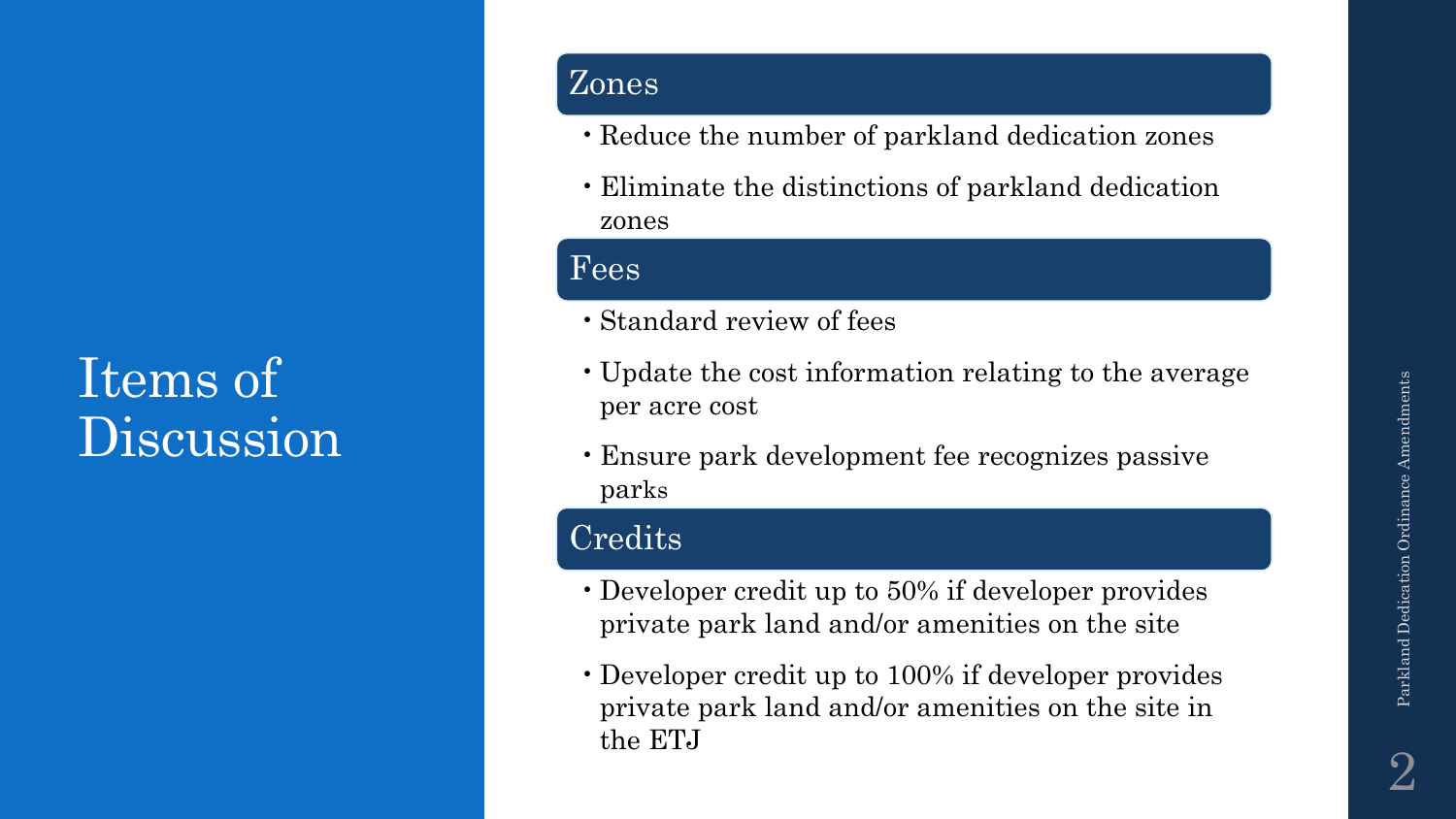# Current Park Zones

Parkland Dedication Audit, Jan. 2019

- Fewest number of zones permissible
- Elimination of distinctions



3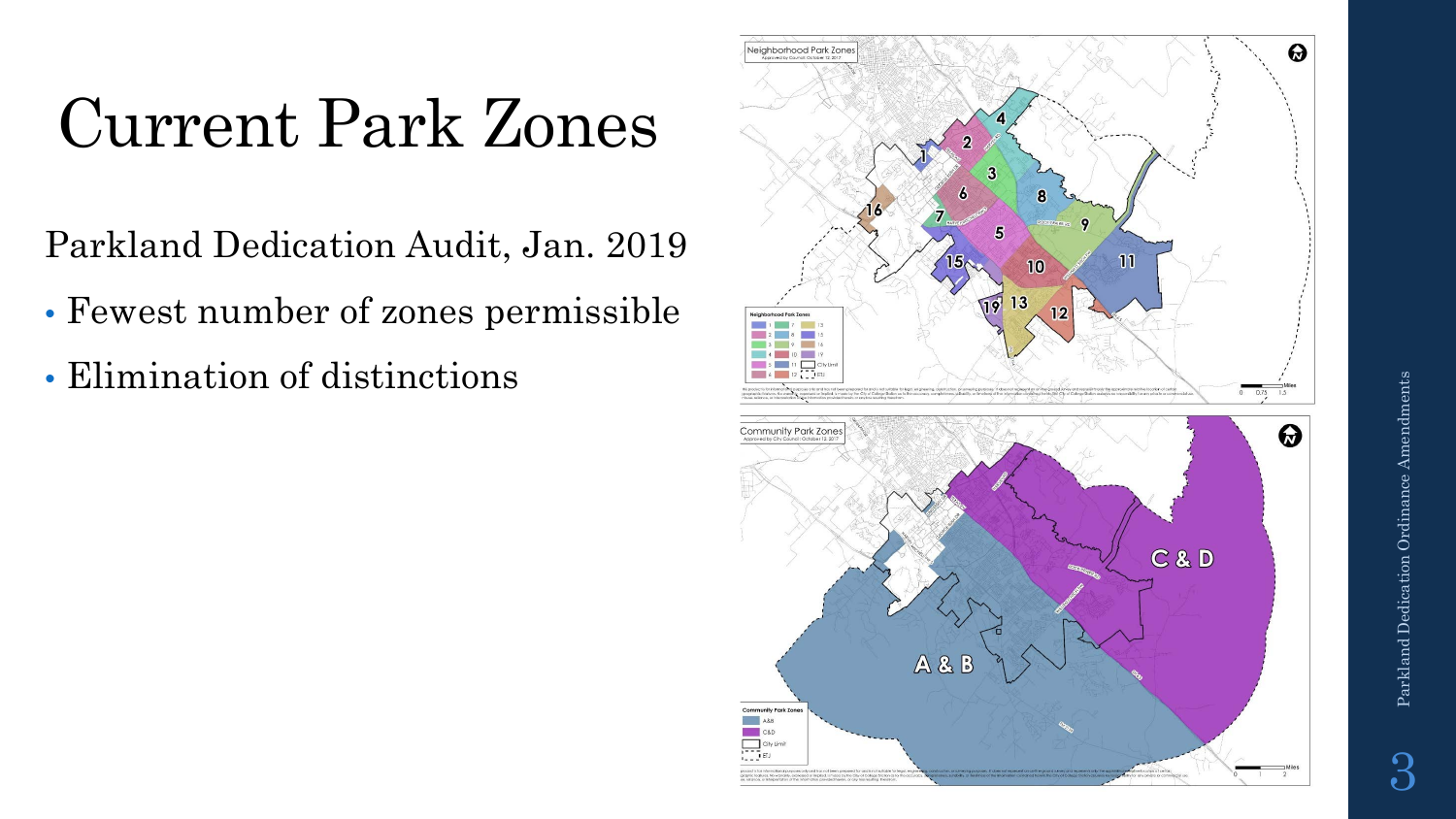# Requirements in Establishing Zones

1987 Supreme Court Decision

• In order for an exaction to be lawful, it is required to have an essential geographic nexus

Geographic Nexus

• Can residents be expected to use facilities where resources are expended?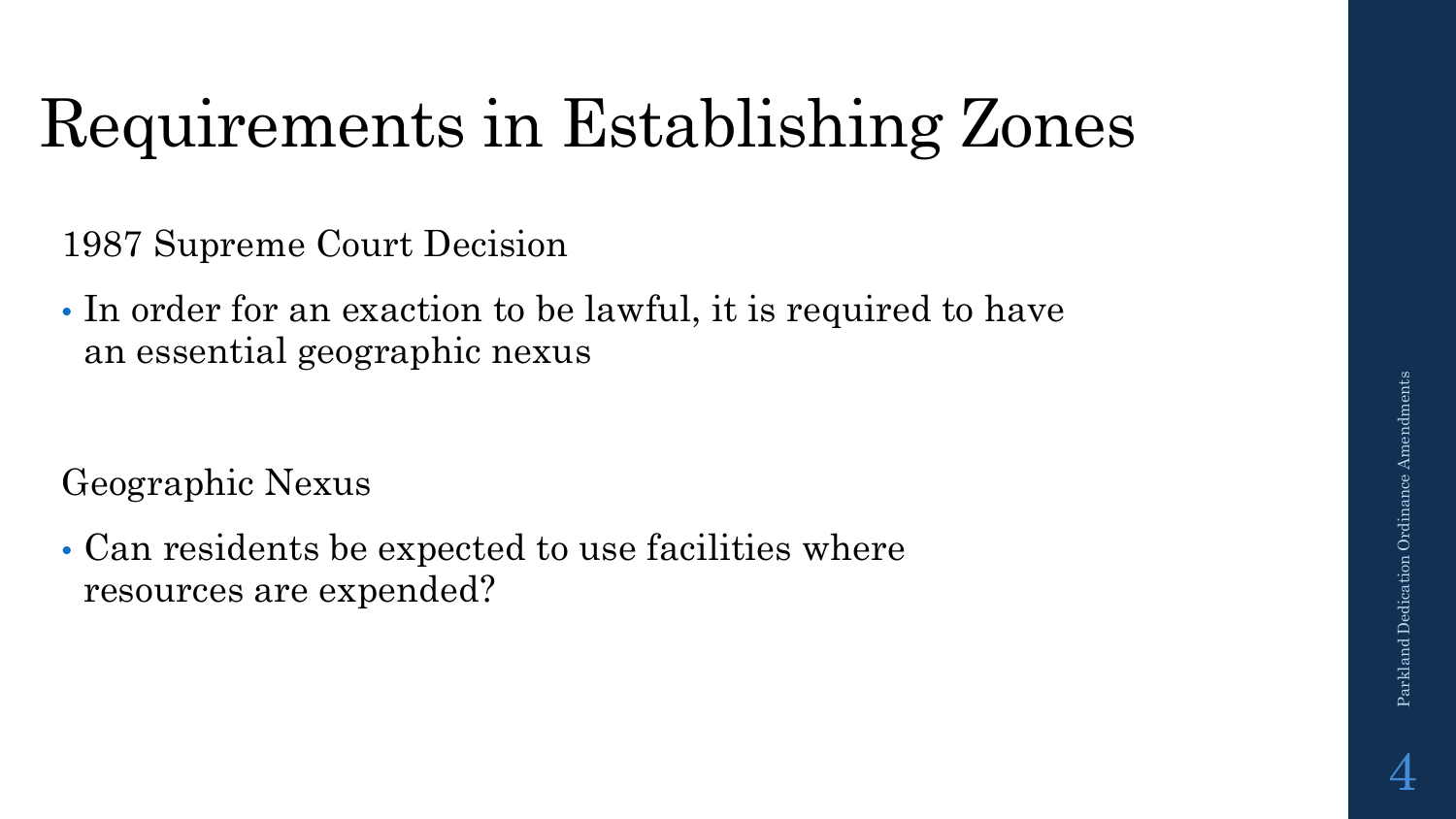### Zone Change Examples Considerations of drive time and distance to parks within that zone



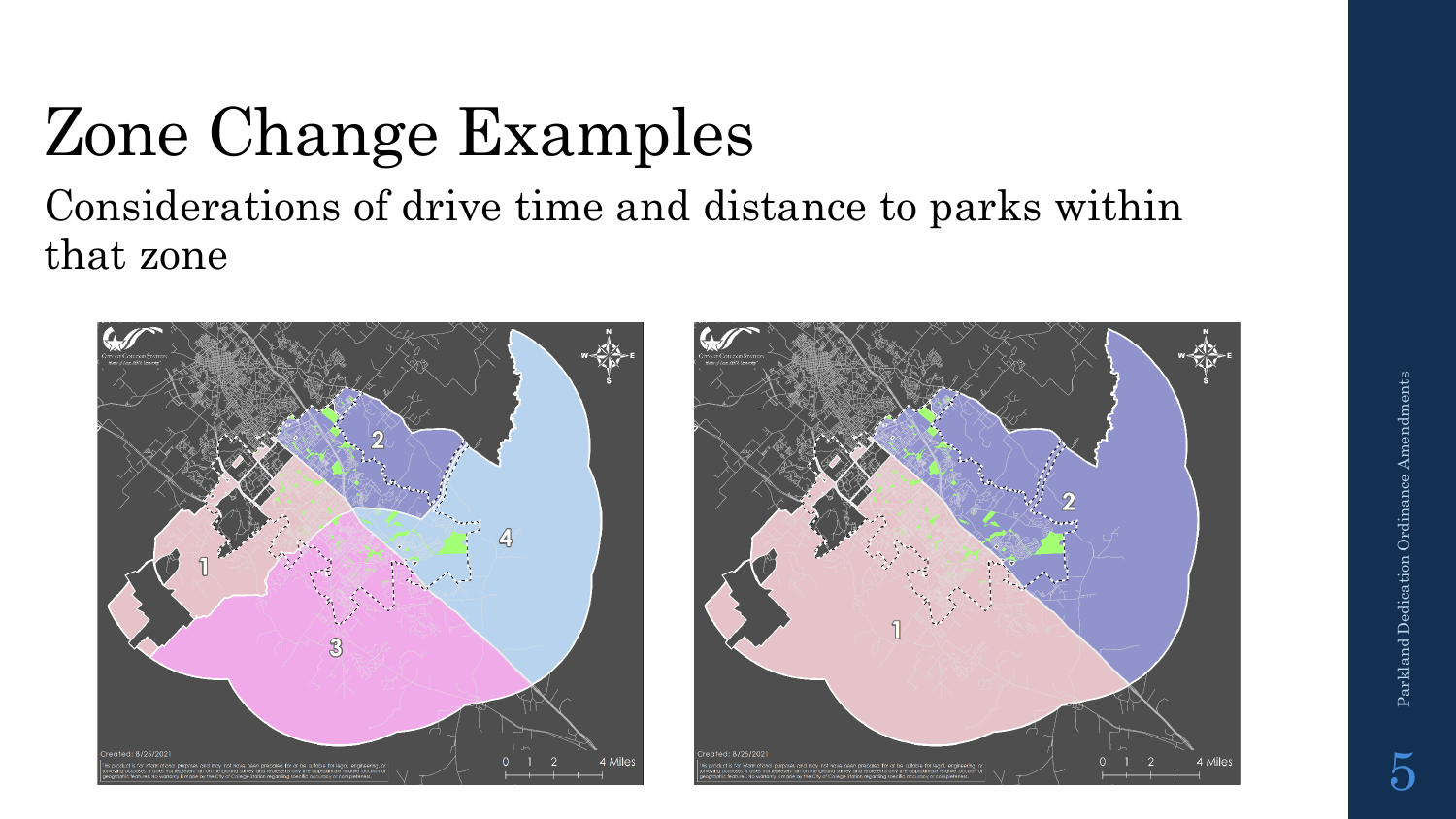## Fees

#### Standard Review of Fees

• Review and update fees every 5 years

#### Average Cost Per Acre

- Update every five years to coincide with fees
- Council can discount fee as desired, but actual average cost should be used

#### Recognize Passive Parks in Fee

• Will incorporate into fee calculation

6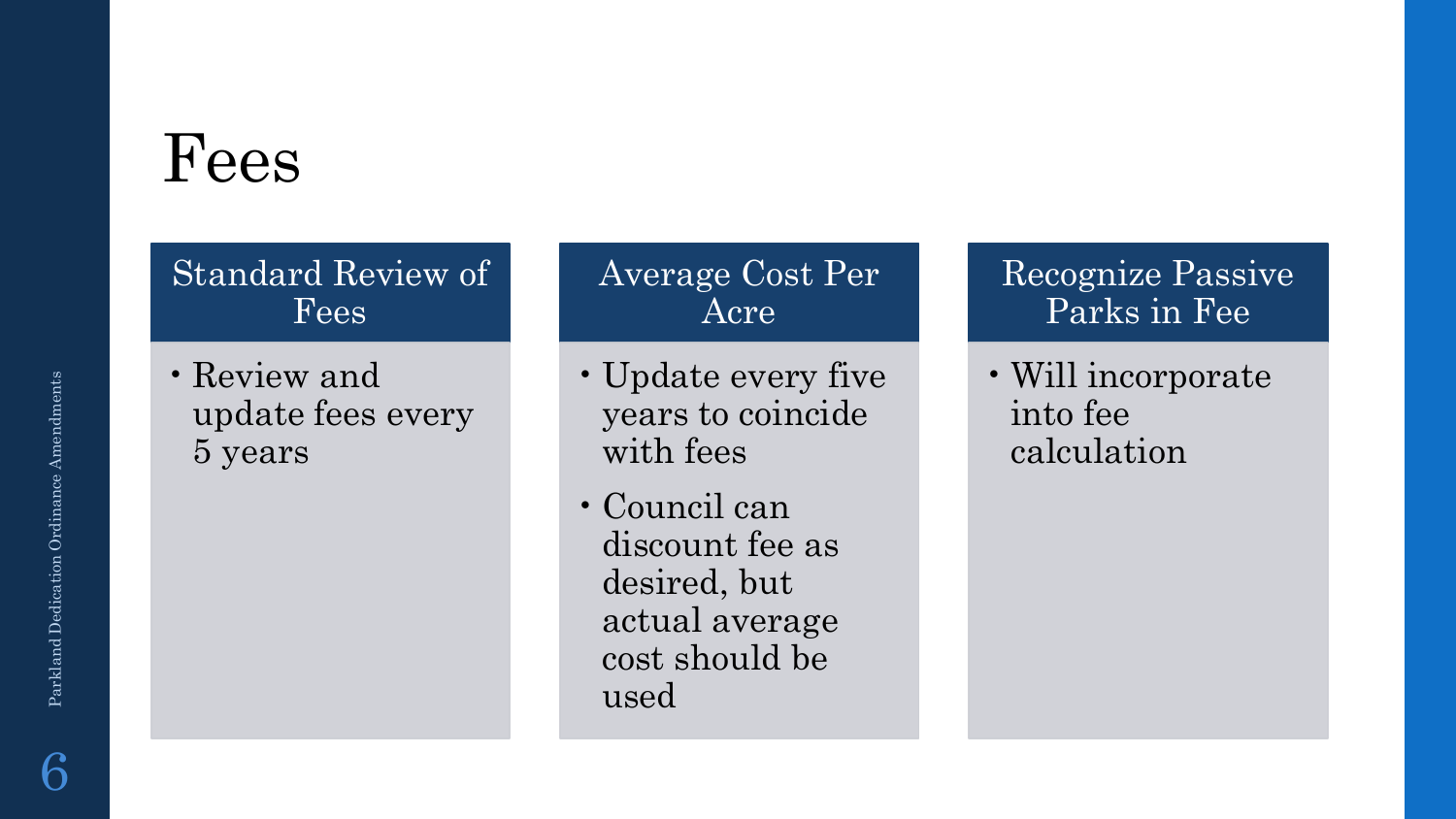- Parks would be private and can only be used by residents within the subdivision
- Additional demand by the subdivision is partially offset by the private park
- Residents will still use other parks within the zone/city
- Concern as it relates to future improvements of parks (private and public)
- Savings as it relates to maintenance
- Likely still going to be constructed

### Credit for Private Facilities

*Up to 50% if developer provides private park land and/or amenities of the site*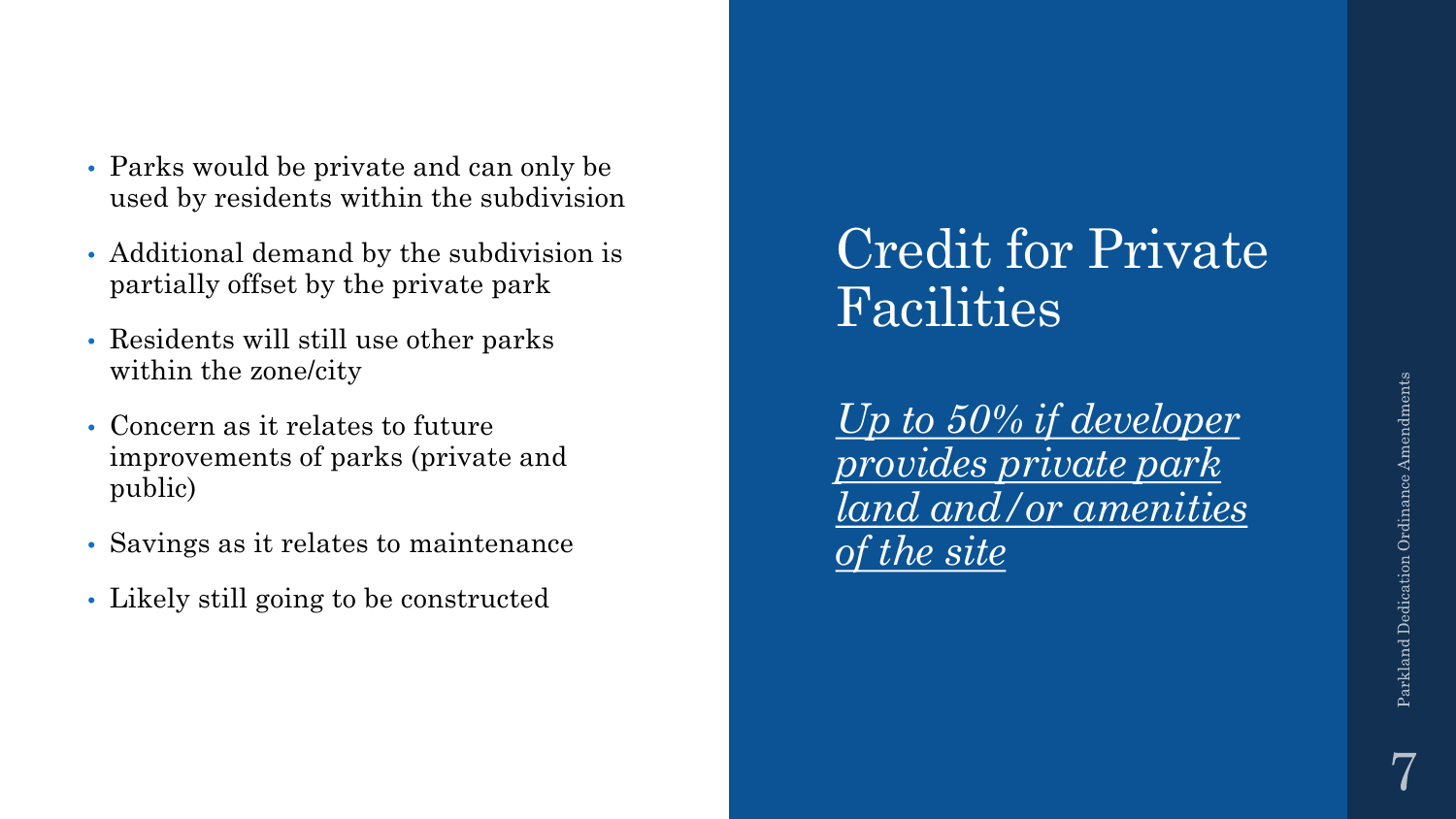#### Credit for Private Facilities in ETJ

*Up to 100% if developer provides private park land and/or amenities of the site*

For development located within the extraterritorial jurisdiction of b. the City, the dedication requirements of this Section may be met through the creation of private parkland in the same amount required as set forth in Appendix I provided the developer enters into a written agreement that all such private parkland be dedicated to the City at the time of full purpose annexation into the City and provided that any plat related to such development, is inscribed with a notation regarding same.

College Station - Unified Development Ordinance – Section  $8.8(c)(2)(b)$ 

- Already have a reduction in fee (\$625 vs. \$1,261)
	- ETJ only has Community Park requirements

Total neighborhood park fees. Total community park fees. Single-Family: \$636.00 per Dwelling Unit (DU) Single-Family: \$625.00 per Dwelling Unit (DU) Multi-Family: \$267.00 per Bedroom (BR) Multi-Family: \$420.00 per Bedroom (BR)

• Challenge with acquiring land after development